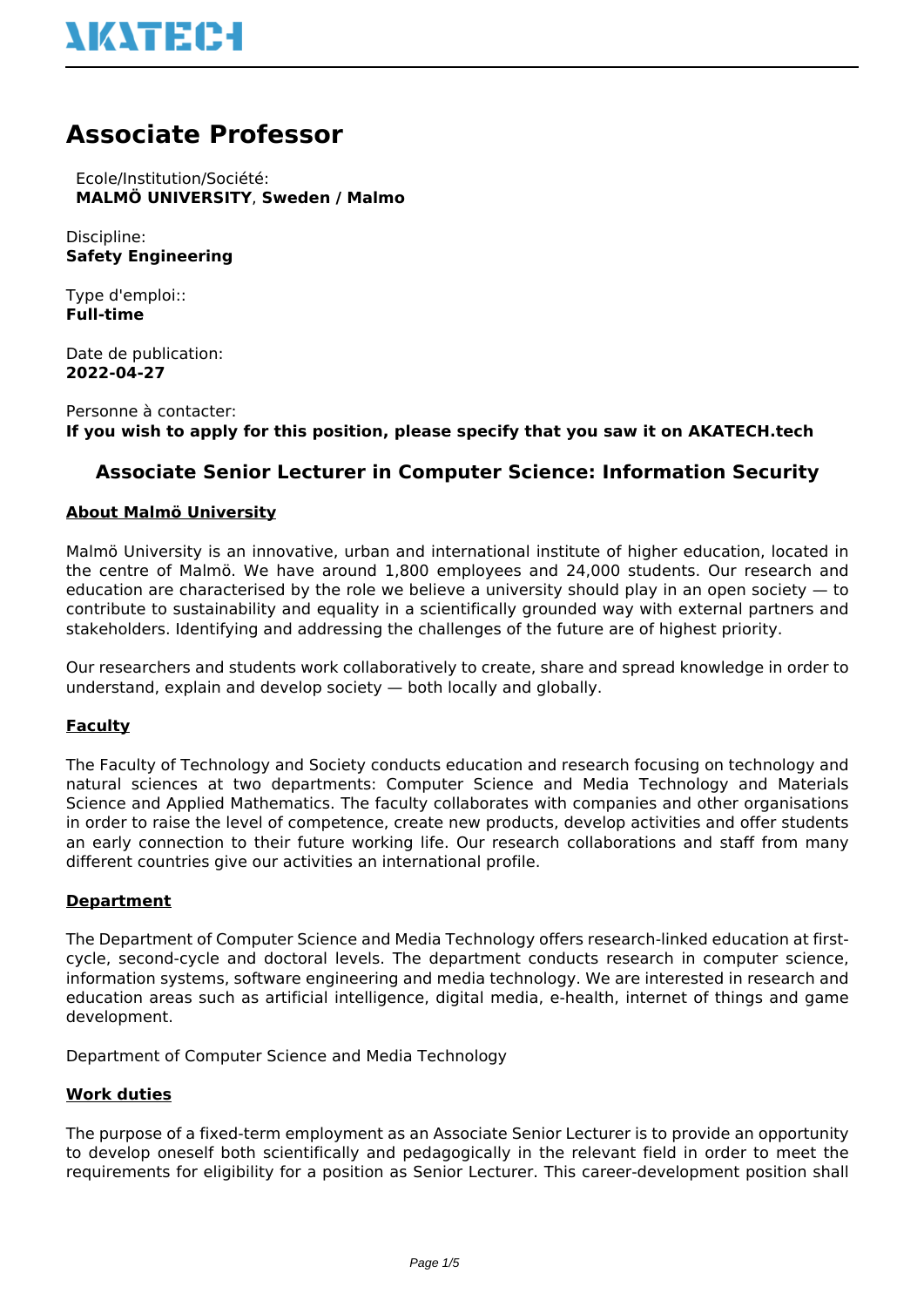# **NATEC-I**

initially allow scope for research, but shall also contain opportunities to develop one's teaching skills. University teaching training shall be included in the scope of the appointment.

- The position includes teaching and research in computer science and particularly connected to the field of cyber security, privacy and trust. Teaching, including assessments, on Bachelor programs and Master programs is expected, as is supervision of Bachelor and Master level students.
- Course development activities may apply.
- Preparation, teaching, and supporting students in project work and computer labs is required. Refer to the information security course DA222E for related details.
- Teaching and assessment will be in English
- Research within computer science and information systems with focus on cyber security, privacy, and trust for IoT systems. The applicant will conduct and develop research by actively participating in the department's research activities, applying for external research grants and develop national and international collaborations

### **Qualifications**

A person qualified for appointment as an Associate Senior Lecturer is a person who has been awarded a PhD or has the corresponding research expertise. Primary consideration should be given to a person who has been awarded a PhD or achieved the equivalent expertise within five years of the deadline for application for employment as an associate senior lecturer.

However, a person who has been awarded a PhD or achieved the equivalent expertise at an earlier date may also be considered if there are exceptional circumstances. Exceptional circumstances are sick leave, parental leave or other similar circumstances.

#### **Specific requirements for this position:**

A PhD degree in Computer Science, or related area.

Documented experience in performing research in computer science / information systems in the field of information security.

#### **The following would be of benefit for the position:**

- Documented experience from teaching and research in cyber security or a related area with substantial coverage of cyber, information, and/or systems security. While all areas of cyber security will be considered, areas of particular interest are: information security management, offensive security, and other domains that help strengthen the security, privacy and trustworthiness of IoT and other systems.
- Documented experience in teaching and examining in English.
- Documented experience in teaching and examining in Swedish.
- Documented experience of supporting students in a distance/online learning setting.
- Documented practical experience with operating systems, preferably Linux, and security testing tools.
- Documented relevant professional qualifications, such as Security+, CISSP, etc.- Documented experience in collaborating with the society (including companies).
- Documented experience of supervising project work in an educational and/or industrial environment.
- Documented courses in teaching and learning in higher education.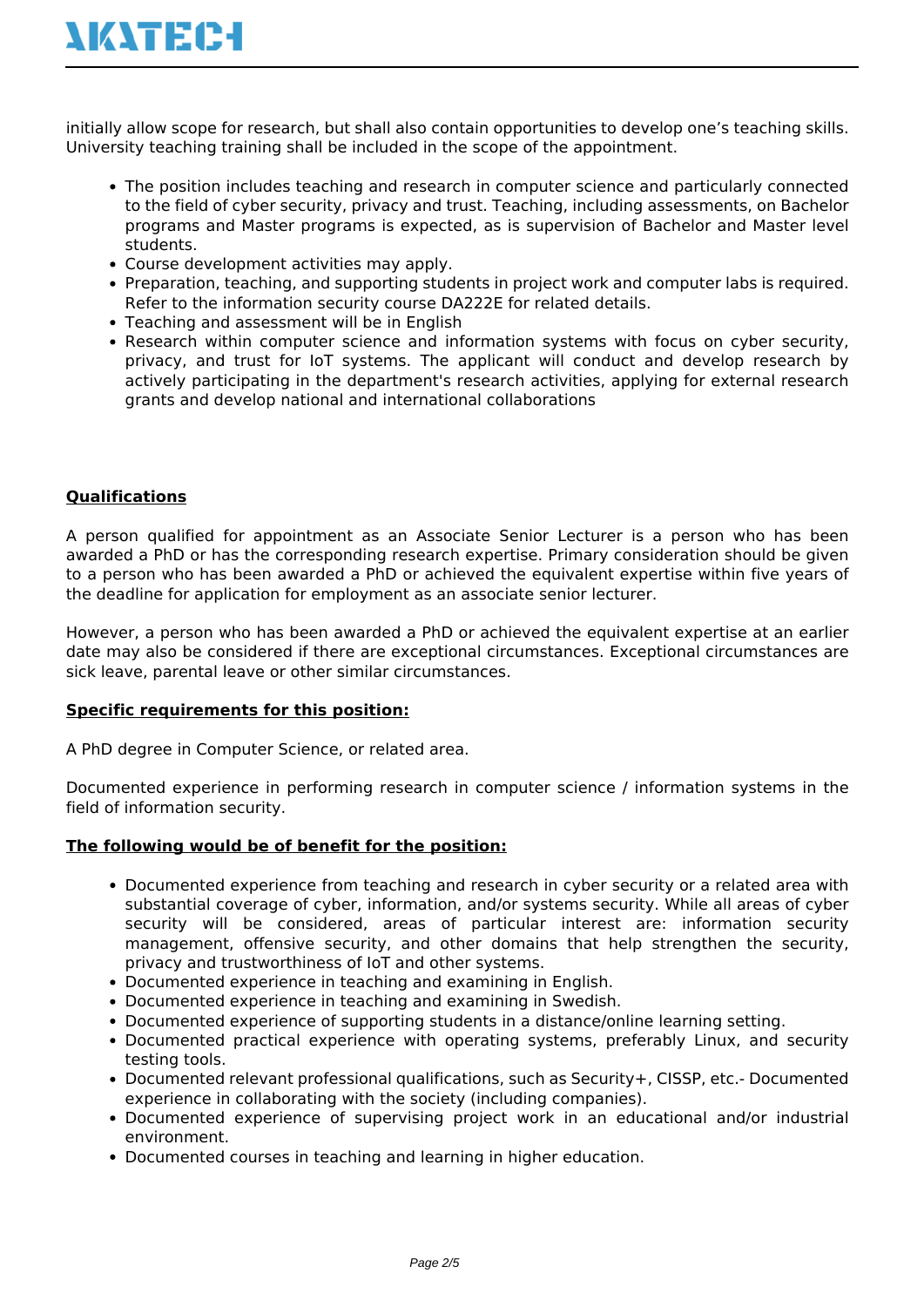In addition to formal competence, University's employees must possess the personal capacities necessary to perform the duties of the position well and to represent the University in the best possible way.

#### **Assessment criteria**

- According to the Appointment Rules at Malmö University, the assessment criteria for a position as Associate Senior Lecturer are:
- The quality and focus of the doctoral thesis
- Documented proficiency in independently conducting research of a high quality
- Reflective presentation of their own pedagogical outlook and practices
- Demonstrated ability to communicate and collaborate with actors in other parts of society with a connection to education and research

#### **Further information**

Acting head of department, Bengt J Nilsson, 040-6657244, [bengt.nilsson.ts@mau.se](mailto:bengt.nilsson.ts@mau.se)

HR-specialist, Sara Eriksson, 040-665 76 59, [sara.eriksson@mau.se](mailto:sara.eriksson@mau.se)

In our recruitment work, Malmö University has taken a stand regarding recruitment channels and marketing. We therefore decline all offers of advertising and recruitment assistance in connection with this advertisement.

You can read more about the benefits of working in Sweden here: <https://sweden.se/collection/working-in-sweden/>

#### **Application**

You apply for this position via Malmö University's recruitment system by clicking on the "Apply" button. As an applicant, you are responsible for ensuring that your application is completed in accordance with the job advertisement, and that it is submitted to the University no later than 2022-05-06. The application must be written in Swedish, English or any of the Nordic languages. As an applicant, you are responsible for the application and its appendices being translated.

The rules for appointment of teaching staff at Malmö University are regulated in the Appointment Rules at Malmö University.

Merits and qualifications must be documented according to Qualifications portfolio for lecturers/researchers at Malmö University

Books and any other documents, such as publications, that cannot be sent electronically should be sent in triplicate in an envelope marked with reference number REK 2022/66 and posted to the HR Department, Malmö University, 205 06 Malmö. If the documents weigh more than 2 kg, they should be sent to the delivery address: HR Department, Malmö University, Matrosgatan 1, 211 18 Malmö, marked with reference number REK 2022/66.

#### **According to Malmö University's qualifications portfolio, the application must include:**

• Documentation of research expertise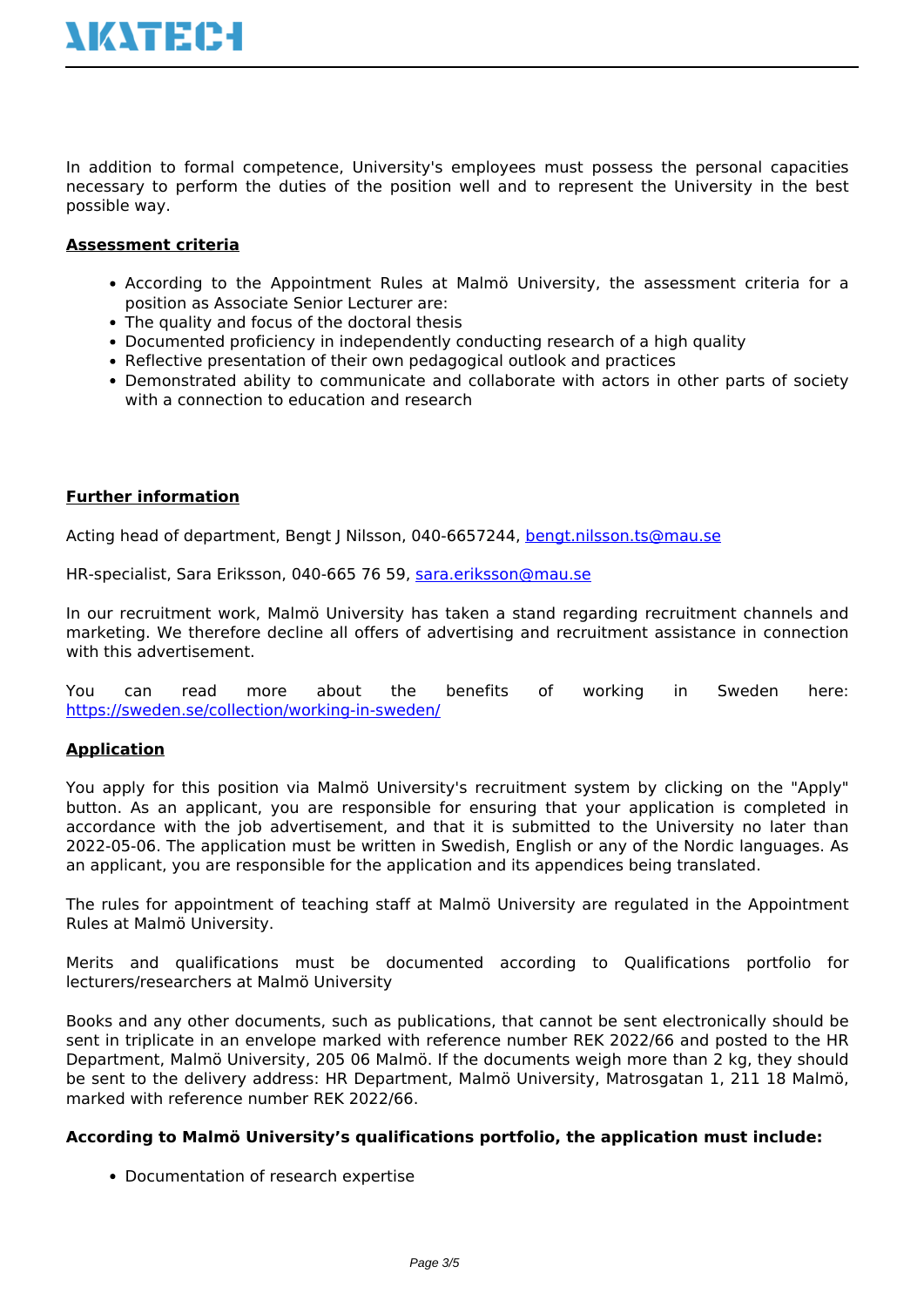

- Documentation of teaching expertise
- Documentation of expertise in engagement with wider society

#### **The application must also include:**

- Personal qualifications portfolio (personal data, employment history as well as competencies and skills)
- Copies of degree certificates and other relevant certificates
- A brief account of research, teaching and other activities relevant to the position to which the application pertains, including a description of how the applicant envisions their future research and teaching
- The doctoral thesis
- The primary scientific and educational work to be considered (maximum three of each)

#### **Miscellaneous**

This position as full-time Associate Senior Lecturer is, in accordance to the Higher Education Ordinance, limited for a period of four years, with the possibility of being promoted to a permanent position as Senior Lecturer if the requirements are met.

For promotion to Senior Lecturer in Computer Science: Information Security

During the employment period, an Associate Senior Lecturer may apply to be promoted to a permanent position as a senior lecturer. The assessment is made against the requirements below. If these are met and the person is deemed suitable, promotion shall take place.

#### **Qualification requirements**

- Eligible to be employed as a Senior Lecturer is the person who has:
- A PhD or has the corresponding research competence or some other professional expertise that is of value in view of the subject matter of the post and the duties that it will involve.
- Demonstrated teaching expertise
- University teacher training corresponding to at least 15 credits, or corresponding formal university teacher training, which is determined through validation.

#### **Additional requirements:**

During the period of employment as an Associate Senior Lecturer, have:

Planned and conducted research that in quantity and quality shows a significant progression within the specified research area for the service. Special emphasis will be placed on publications, as well as on demonstrated ability to seek external funding in competition

Demonstrated continued establishment and active participation in the research community

Demonstrated significant progression in pedagogical skills through varied efforts in education, such